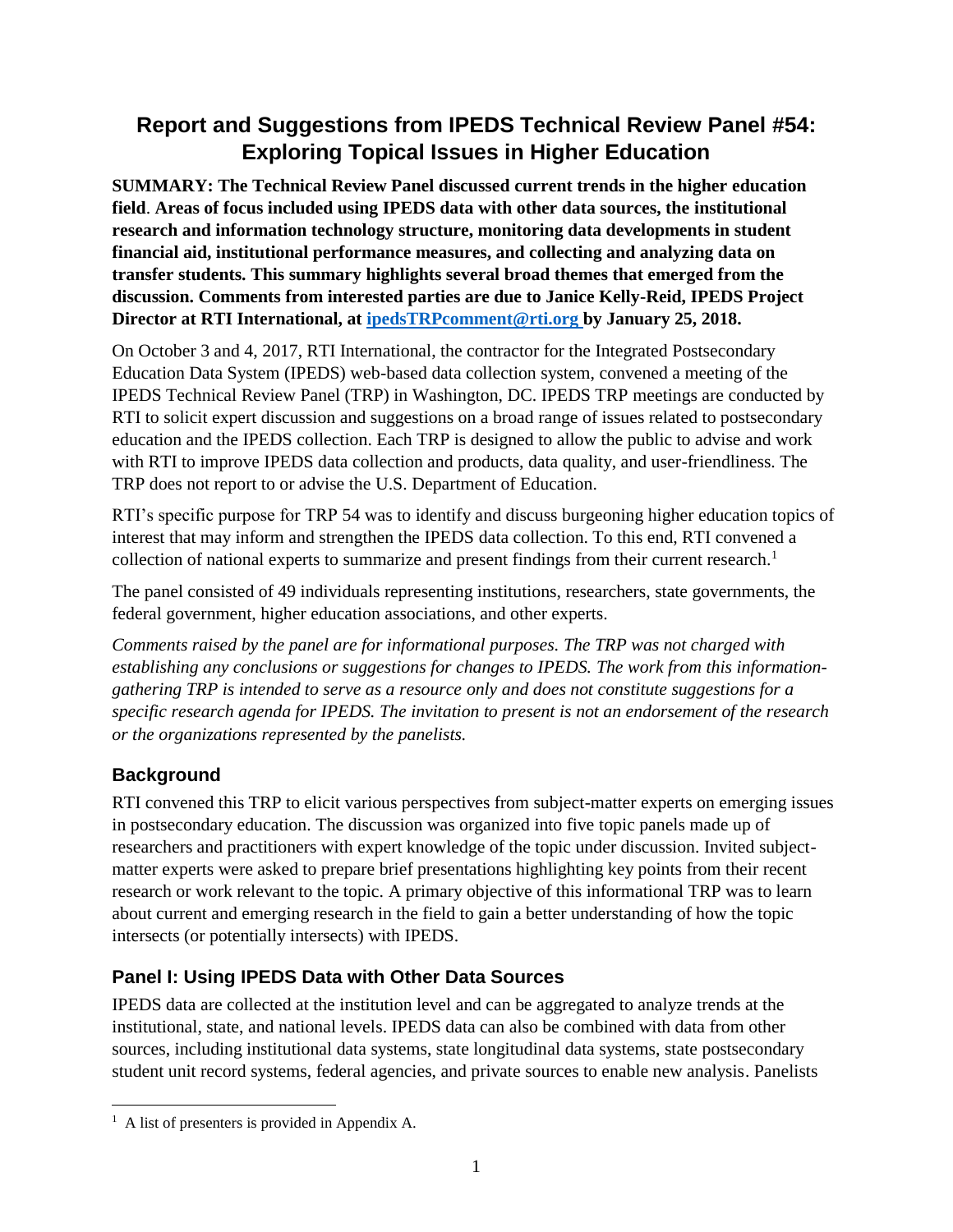provided examples of how IPEDS data can and should be used with other data sources and highlighted specific challenges when combining data from multiple sources.

## **Examples:**

- IPEDS data can supplement internal data systems to fill in gaps or verify data quality.
- IPEDS data combined with other sources can provide regional and national context to institutional measures for benchmarking.
- IPEDS data linked with data from state student unit record systems can be used to conduct enrollment pipeline analysis to identify untapped markets; to inform operational decisions related to recruitment and retention; and to calculate financial aid and debt indicators, such as student unmet need and cumulative loan debt at graduation.
- IPEDS data can be used as one of multiple data sources in a comprehensive analysis of the postsecondary landscape; to fill information gaps to support specific initiatives around issues of college access, success, and affordability; and to provide local labor market context to support initiatives to improve alignment between economic and workforce needs.

## **Opportunities:**

- Link IPEDS data and data collected by other federal agencies. Protecting the privacy and security of student information should be a priority if administrative data from other federal sources are incorporated into IPEDS. Publishing an IPEDS UnitID/OPEID crosswalk document could be a potential short-term solution.
- Leverage existing data to streamline reporting and decrease institutional burden. Simplify other institutional reporting by using IPEDS data to satisfy compliance reporting requirements for institutions receiving funds under Title III and Title V. $^2$  For example, automate a report that institutions could use to prepopulate Title III and Title V Annual Performance Reports instead of requiring them to enter data manually.
- IPEDS cohort-based survey components (i.e., Graduation Rates, 200% Graduation Rates, Outcome Measures components) collect different levels of disaggregation across components; use different definitions to establish similar, yet different, cohorts based on credential-seeking status; and use different timeframes for calculating completion for cohorts. Aligning or streamlining the cohort-based components could improve comparability and reduce the burden associated with multiple surveys.
- IPEDS collects institutional enrollment data twice per year. The Fall Enrollment (EF) component is a snapshot of enrollment counts during the fall term, with data disaggregated by race/ethnicity, gender, student level (i.e., undergraduate and graduate level), age, state of residence, attendance status, degree-seeking status, and major field of study. The 12-month Enrollment (E12) component collects a cumulative, unduplicated headcount of students enrolled at any point over the course of an entire calendar year, but is disaggregated only by student level, gender, and race/ethnicity. Folding the EF data elements into the E12 component would streamline existing reporting and minimize burden while increasing utility of the data.

### **Challenges and considerations:**

• The unit of analysis (i.e., campus, institution, system) is an important consideration when merging data within IPEDS survey components and across federal data systems.

<sup>2</sup> Title III and Title V of the *Higher Education Act* authorize funding and support for minority serving institutions.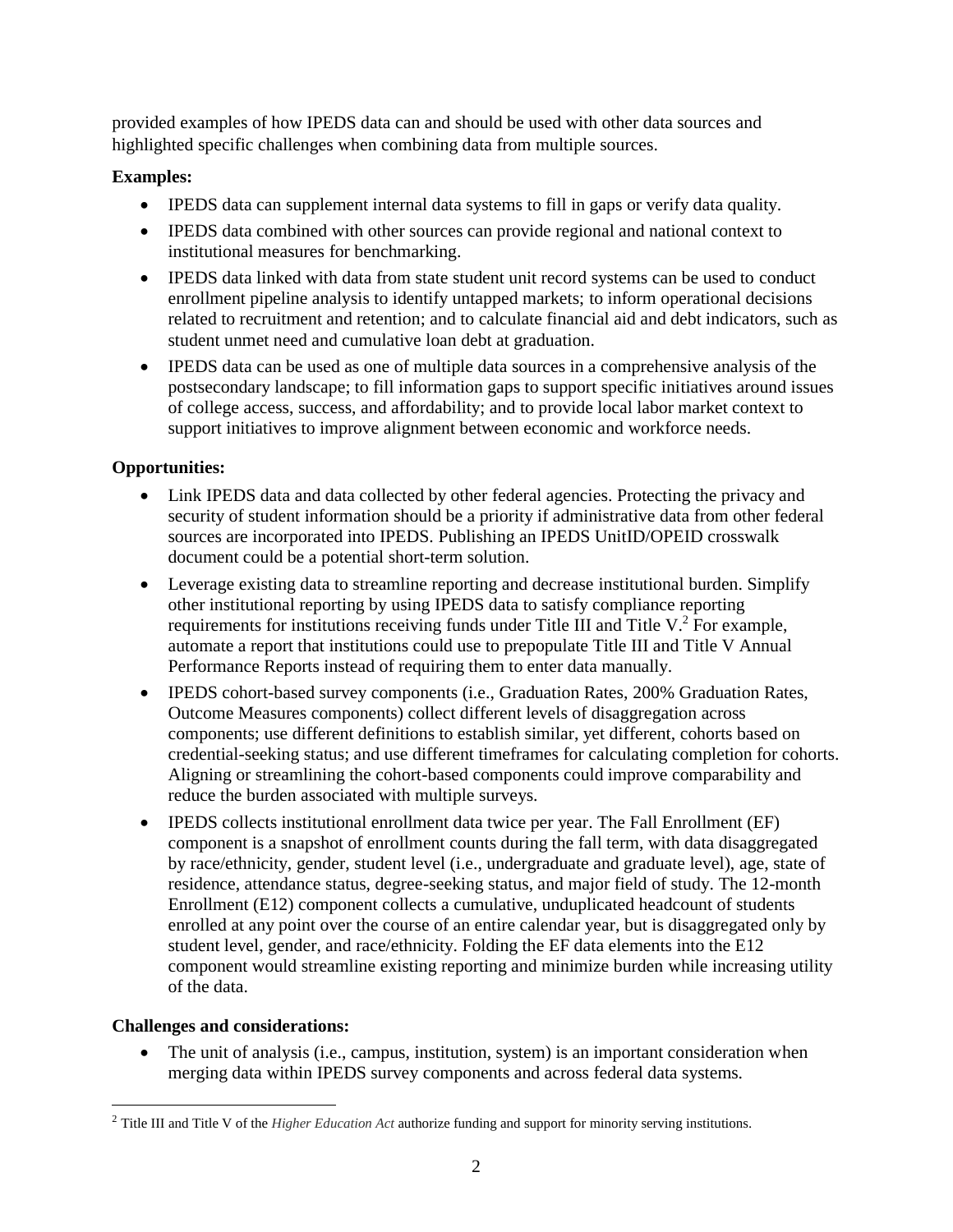- Federal data systems define institutions differently in each system and assign different identification numbers in each system, making it difficult to match data across systems.
- Changes in the IPEDS universe across a time series (e.g., consolidations, closures, mergers) and changes to institution level based on highest award level offering (i.e., defining baccalaureate community colleges based on highest degree rather than predominant degree) complicate longitudinal data pulls.

## **Panel II: Information Technology and Institutional Research Structure**

IPEDS reporting often relies on contributions from multiple administrative units within an institution. This session explored the challenges, innovations, opportunities, and other issues experienced by Institutional Research (IR) and Information Technology (IT) offices. Panelists discussed various organizational structures and relationships that exist between IR and IT, structural and functional differences between these offices, and the interaction between the two in the context of IPEDS.

### **Examples:**

- Although IR and IT functions are combined in some institutions, the two are housed in separate departments at most institutions. IR functions may be centralized in a stand-alone department or decentralized with IR responsibilities distributed among several functional units (e.g., human resources, enrollment services, financial aid, IT report writers, registrars, and academic units).
- Organizational structures reflect a variety of arrangements and working relationships between IR and IT. For example, reporting to the provost allows IR to focus on the academic mission of the institution but relies on an informal relationship between IR and IT; reporting to the president allows IR to be centrally involved with decision-making but can decouple IR from the academic functions of the institution and relies on an informal relationship between IR and IT; or IR is decentralized in a distributed relationship and relies on subject matter experts from each functional unit. Organizational structure can affect priorities.
- Some institutions have established data warehousing and business intelligence (BI) capabilities, which enable IR staff to run their own data analysis and data reporting, while other institutions may have dedicated IT staff involved in preparing data submission and supporting IR data needs.
- The role of IR appears to be shifting from official compliance reporting and ad hoc requests to also include comprehensive data analysis, analytics, developing interactive data visualization on key metrics and performance indicators, predictive analysis, and peer comparisons.

### **Opportunities:**

- Understanding organizational structure could be helpful in understanding the language IPEDS should use in communicating with institutions.
- Including campus stakeholders in data governance and providing access to published data dictionaries and data validation tables can help IR offices (particularly IR offices in a distributed structural relationship model) ensure consistent and correct data reporting.
- Merging data across different enterprise systems can easily be done in the BI environment, but having developed schematic views and having end users being able to use the data effectively requires access to the necessary reporting tools.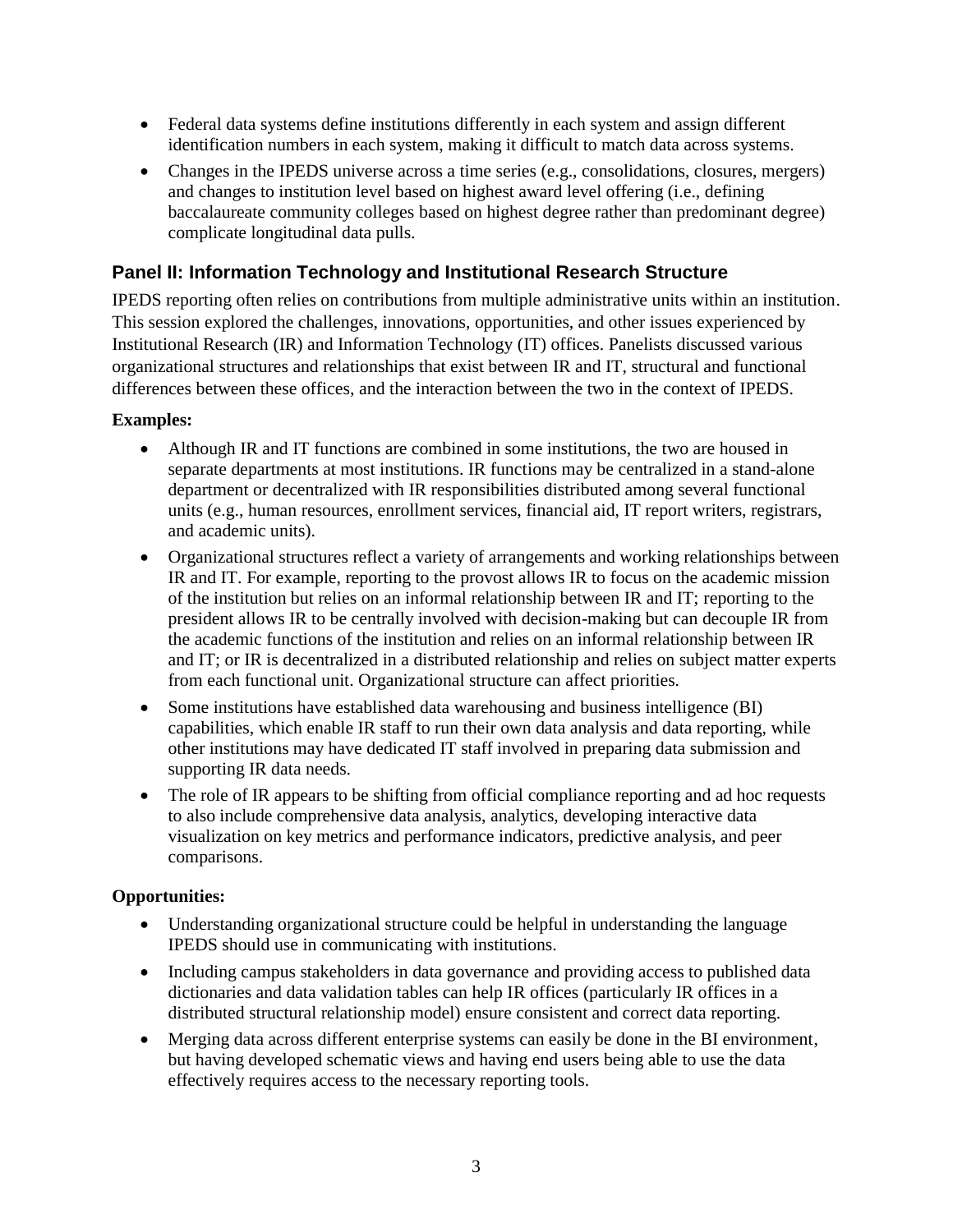- Service providers could facilitate better peer comparisons by providing more granular and qualitative analyses.
- Multiple offices, both at the system-level and on campus, use a shared data warehouse to tap into unit record data, which raises questions for institutions to discuss and resolve depending on their IR/IT/BI priorities. For example, what is the appropriate level of access for individual departments and campuses? What is the training required in this area to become an official user of the BI data? Enterprise systems house data that originate in separate databases and must be cleaned before being integrated into the data warehouse.

### **Challenges and considerations:**

- Structural relationships can impact IPEDS reporting, in terms of responsiveness to changes and data quality because of lack of integration between multiple administrative units. For example, IT may be responsible for maintaining the systems infrastructure for IR data needs. When IR and IT are not structurally aligned and rely on informal relationships, changes in the IPEDS collection or data validation in response to changes in reporting standards may not have the same level of priority on the IT side. Trying to find the right ways and relationships to get that priority elevated can be challenging and time-consuming.
- Structures change both based on policy and because of staffing, making these attributes difficult to use by IPEDS but could be used by institutions accessing materials ad hoc.
- Implementing a new Enterprise Resource Planning (ERP) system can break trend lines. In general, expect to see changes in data quality after an institution implements a new student information system or ERP system. As the role of BI and IT continues to grow, it is likely that BI will require greater cooperation between IR and IT.
- Building BI capabilities and implementing data warehouses as a part of an analytics solution requires collaboration between IR and IT.
- Although some institutions incorporate student unit record information into their data warehouses (perhaps intentionally, for privacy reasons), the offices on campus that are generally involved with quality assurance are not involved in producing student financial aid records for federal reporting (e.g., common origination and disbursement for student loans) or providing data to the National Student Loan Data System (NSLDS).

## **Panel III: Monitoring Data Developments in Student Financial Aid**

There is general legislative support for expanding the information available to consumers, particularly with respect to college costs and financial aid, but less agreement on what data to collect (and at what level of detail) or how the federal government should communicate this information to consumers. This session provided an overview of several issues on the horizon related to student financial aid, such as simplifying the existing set of federal student aid programs, Free Application for Federal Student Aid (FAFSA) simplification, student loan repayment, and institutional accountability. Panelists highlighted research findings and discussed what overlap, if any, exists within the context of IPEDS. These findings demonstrate how IPEDS cost of attendance and net price can vary within and across institutions.

### **Examples:**

• Research shows a growing number of institutions using differential tuition, for either more lucrative majors or in high-cost majors. The average annual cost of attendance measure focuses on first-year costs and does not account for variations in tuition or pricing changes between the first year and subsequent years. Upper-level courses may have higher lab fees or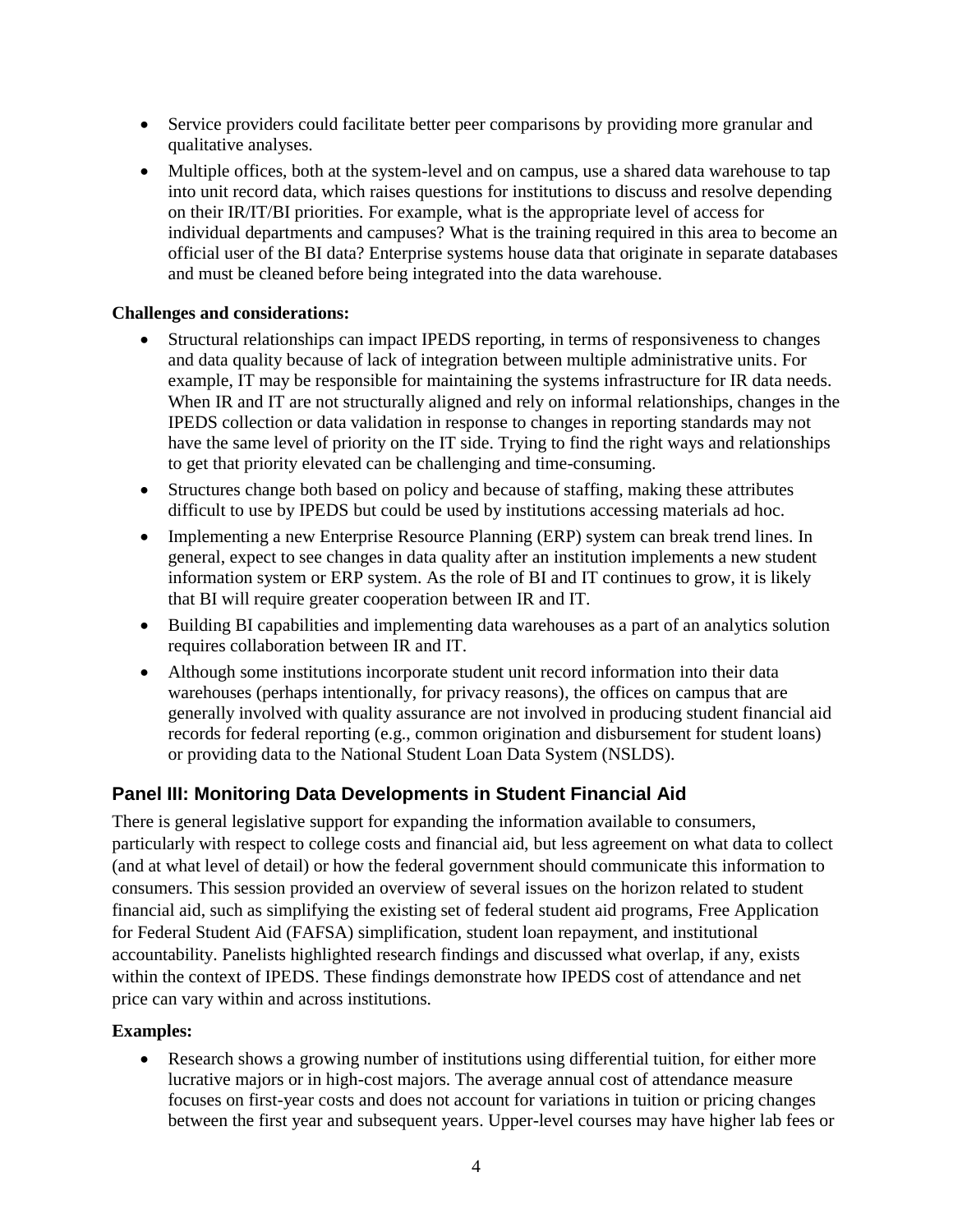require more costly supplies relative to entry-level courses. Information about how much students can expect to pay and borrow to attend an institution can provide context for students and families when comparing institutions. However, IPEDS cost of attendance data (and resulting net price) only account for first-year costs and can result in a misleading picture of overall and beyond first-year costs to students and families.

- Room and board expenses in the cost of attendance measure are weighted by the distribution of students in each living arrangement (on-campus, off-campus independent, or off-campus with family). Research shows that on-campus students are disproportionately first-year students. If a campus is residential in nature, even for the first year, the cost of attendance is based on the on-campus housing cost even if the student later moves off-campus. As a result, disparities between on- and off-campus housing costs may result in a substantially different cost across years.
- Room and board allowances can vary between schools that share a similar geographic area. The reported room and board estimates for students living off-campus (not with family) may not reflect local living costs. These estimates may also be understated because students living off-campus (with family) may incur food and housing costs; however, room and board estimates for these students are not necessarily reported to IPEDS.
- The reported cost for on-campus students fails to capture variation in costs. Many institutions have differentiated rate structures based on the residence hall and amenities. In addition to housing, many institutions also offer a variety of meal plans of varying costs.
- Grant aid often decreases after the first year for several reasons, including institutional practices and policies (e.g., "frontloaded" institutional aid packages with more generous offers for the first year and reduced aid amounts in subsequent years, one-time private scholarships restricted to entering students that end after their first year) and students' failure to maintain eligibility or meet satisfactory academic progress standards. Financial aid awards will change with each subsequent year of enrollment; decreases in grant after the first year can result in big jumps in net price in later years.

### **Opportunities:**

- Consider additional net price measures. IPEDS calculates institutional net prices for two subsets of full-time, first-time degree/certificate-seeking undergraduate students: those awarded grant or scholarship aid from the federal government, state/local government, and the institution; and those awarded Title IV aid (grant, loan, or work study) by family income category. The overlap of these two groups includes students who were awarded Title IV grant aid, but data users may not be aware of this nuance. Calculating average net price and net price by income level for all students (including non-Title IV and non-grant recipients) would provide context to the existing measures, but would require institutions to collect data from non-FAFSA filers.
- IPEDS room and board cost estimates could be improved in the following ways: by collecting variations in on-campus room and board rates (e.g., min and max or 25th and 75th percentile); by providing a text box for data providers to explain methods for generating estimates for off-campus (not with family); by collecting room and board estimates for students living off-campus with family; and by including county-level estimates alongside reported estimates to add context to the data.
- Explore options for collecting additional data to improve student debt data collected in IPEDS, such as graduate student borrowing, cohort default rates, and cumulative debt disaggregated by type of credential completed.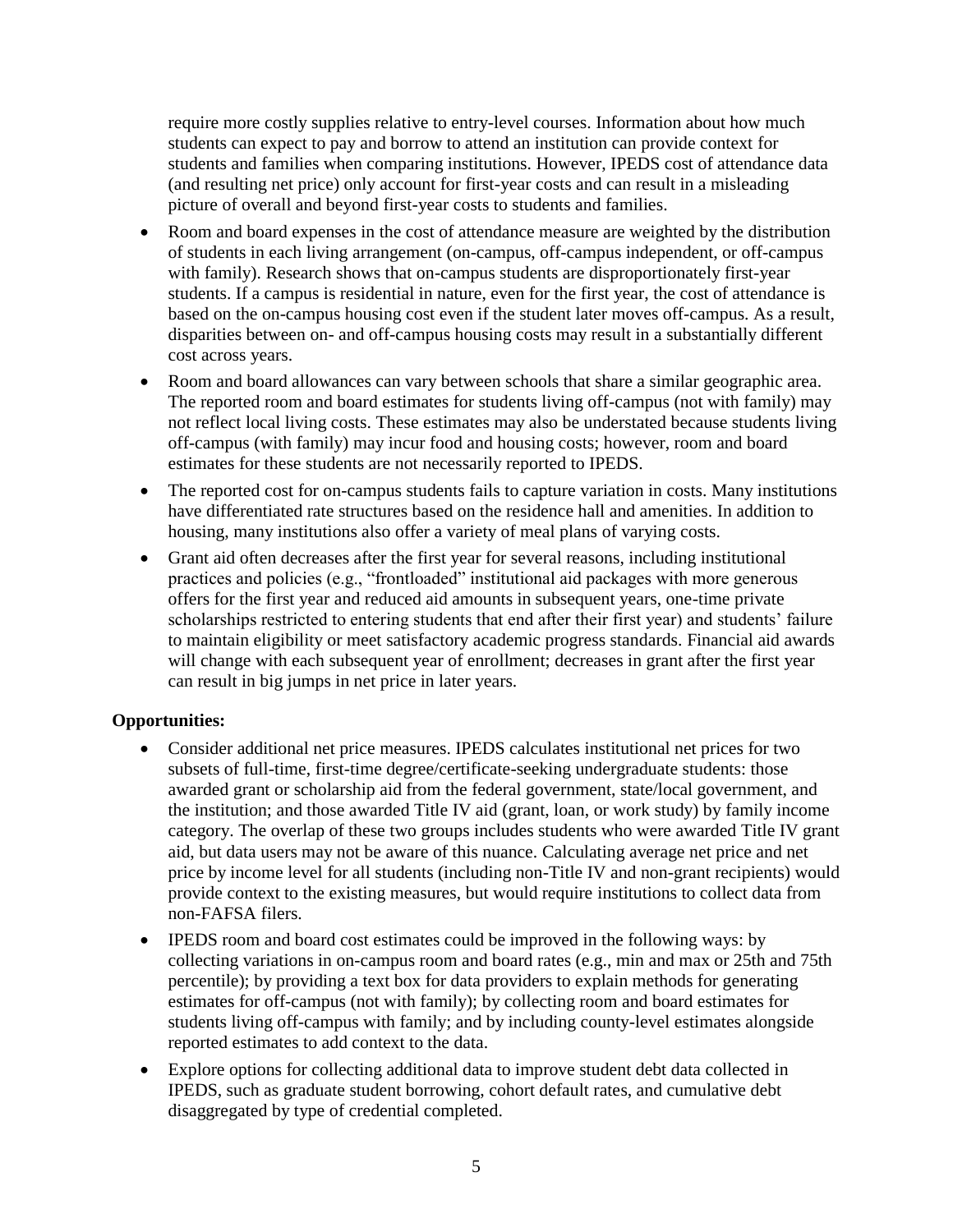#### **Challenges and considerations:**

- Transfer students are not represented in cost of attendance or net price measures. Information on institutional financial aid strategies for transfer students is particularly important for public 4-year institutions in states with strong articulation agreements.
- As directed by the *Higher Education Act (Sec. 472)*, cost of attendance includes "an allowance (as determined by the institution) for room and board costs incurred by the student..."<sup>3</sup> Institutions use a variety of methods to produce these estimates but a challenge is that institutions may have limited resources to develop accurate estimates. Researchers also noted that institutions face incentives to appear as affordable as possible.

## **Panel IV: Institutional Performance Measures**

State performance accountability models, voluntary data initiatives, and institutional efforts use performance metrics to evaluate and improve specific policies, programs, and practices. These models use comparative data on institutional performance related to undergraduate student access, progression, completion, and post-college outcomes, as well as measures that examine institutional efficiency, equity, and higher education contributions to a state or region. Often these performance measures are located within broader systems of accountability, transparency, consumer information, or decision support and are delivered through a variety of mechanisms (e.g., datasets, reports, portals, websites, interactive tools) based on the needs of the intended audience. This session provided examples of how national, state, and institutional data sources can be combined to create a more comprehensive and nuanced view of postsecondary performance, and highlighted approaches and tools to create useful and actionable information for evaluating institutional performance.

### **Examples:**

- Capturing intermediate progression towards goal (e.g., transfer, certificate, or degree), disaggregated by student demographics and level of college preparation provides faculty, staff, and administrators with key student progress indicators. Incorporating predictive analysis provides insight on how to increase completions by improving performance in specific program areas. Institutions and systems can dig deeper into the data to conduct completion analyses by program or major and understand more fully what changes to policies and practice affect student success.
- Data matches between state and workforce data systems provide earnings data after graduation, as well as student loan debt, for graduates by degree level, major, and institution. Additional data gathered from the National Student Clearinghouse and the U.S. Department of Labor's Bureau of Labor Statistics offer a comprehensive view of labor market demand by occupation – state, regional, and national – to enable institutions to match educational offerings to workforce demand.

## **Opportunities:**

 $\overline{\phantom{a}}$ 

<sup>3</sup> *Higher Education Act (Sec. 472)* "an allowance (as determined by the institution) for room and board costs incurred by the student which -- (A) shall be an allowance determined by the institution for a student without dependents residing at home with parents; (B) for students without dependents residing in institutionally owned or operated housing, shall be a standard allowance determined by the institution based on the amount normally assessed most of its residents for room and board; and (C) for all other students shall be an allowance based on the expenses reasonably incurred by such students for room and board."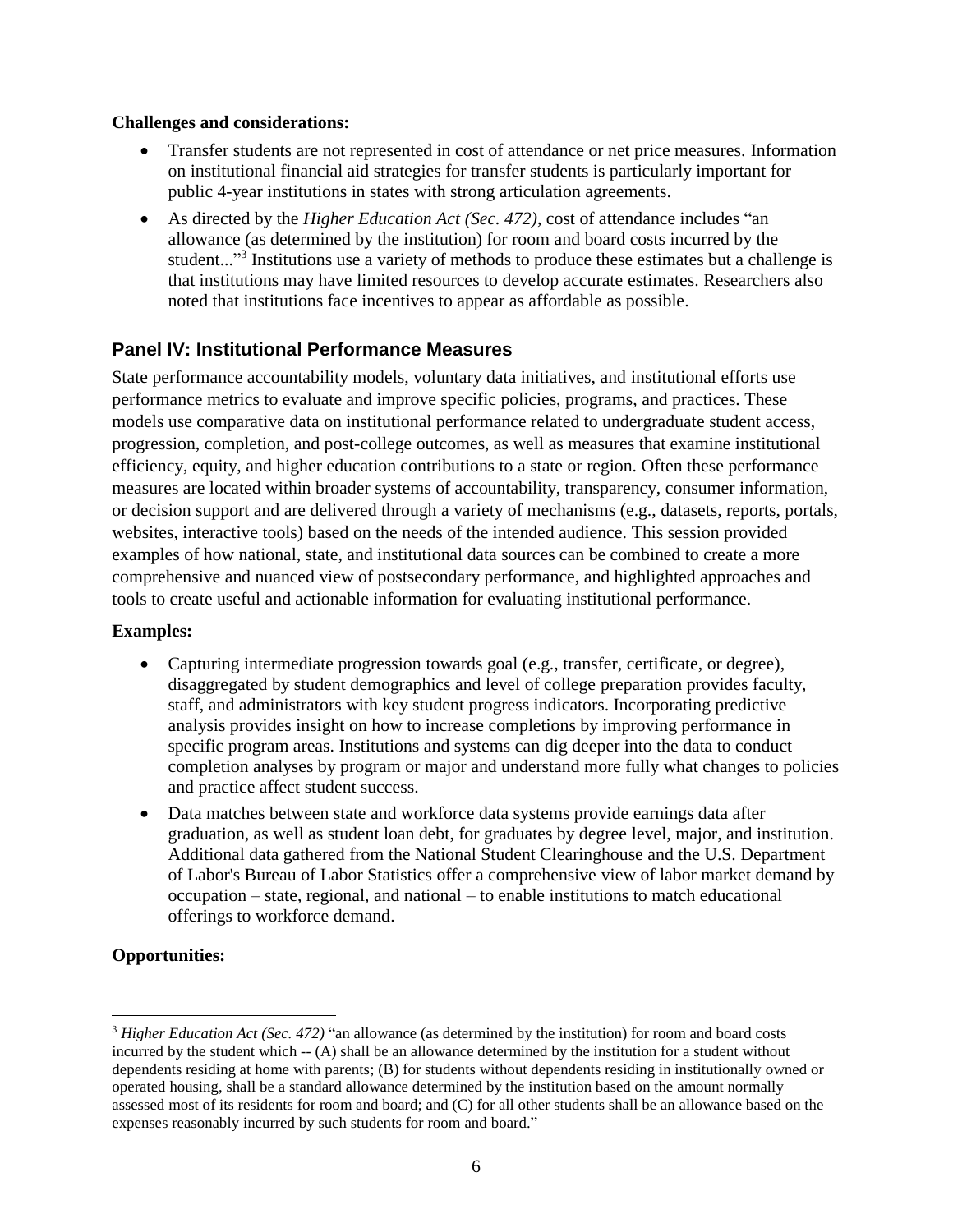- There is a high demand for postsecondary outcomes data, including college completion rates and time to credential, as well as workforce and labor market data on earnings, employment rates, and linkages between credentials and workforce needs. Linking or matching student data for other federal reporting (e.g., Gainful Employment) to federal wage data would reduce the burden on institutions by eliminating the need to coordinate with state department of labor and workforce departments and provide a standard, national methodology for calculating earnings using unemployment insurance wage data.
- States, systems, and institutions can take a strategic role in the implementation of tools to enhance transparency for students and provide comparative information for state and institutional leaders. A consumer tool packages similar information for the public and provides earnings, student debt, and workforce to demonstrate the value added of higher education and helps prospective and current students with college and career planning. Aggregate information on student progress through career and technical education courses into the labor market helps community colleges evaluate the effectiveness of their career and technical education programs. An accountability and transparency tool provides high-level metrics on strategic initiatives and drill-down capabilities to delve deeper into various topics to promote data-driven conversations about affordability, student success, post-graduation earnings, research expenditures, healthcare, and state economic impact. Effective data visualization tools provide accessible, accurate, and actionable information for a wide range of education stakeholders.
- Residence data by zip code instead of state provide a more complete analysis of national participation, facilitate a more nuanced analysis on overserved and underserved areas, and provide an adjustment factor for performance.
- Enrollment in remedial coursework would provide context to the IPEDS graduation rate cohort. Some accountability models use information on academic preparedness at entry (i.e., proportion of students who require remedial coursework) to calculate student progression and success metrics that reflect the mission of the school.

### **Challenges and considerations:**

- Disaggregated data can result in small cells which can be problematic, but in order to preserve data utility it was suggested that the number of students be provided as context rather than attempt to suppress small cells.
- State, system, and institutional performance metrics vary widely in their specific dimensions and level of detail but there are many questions about institutional performance that can be adequately and accurately addressed by combining IPEDS data with student-level data. A factor to consider is: should institution level data be used to measure student behavior?

# **Panel V: Collecting and Analyzing Data on Transfer Students**

This session examined emerging issues related to transfer and the various ways in which students utilize and navigate postsecondary education. Panelists addressed such questions as: How do institutions define transfers? How do institutions track transfer-ins and transfer-outs? Are there working definitions of transfer cohorts?

## **Examples:**

• The pathways to postsecondary education are diverse. Among alternate pathways are coenrollment, dual enrollment, reverse transfer, multiple movements across institutions,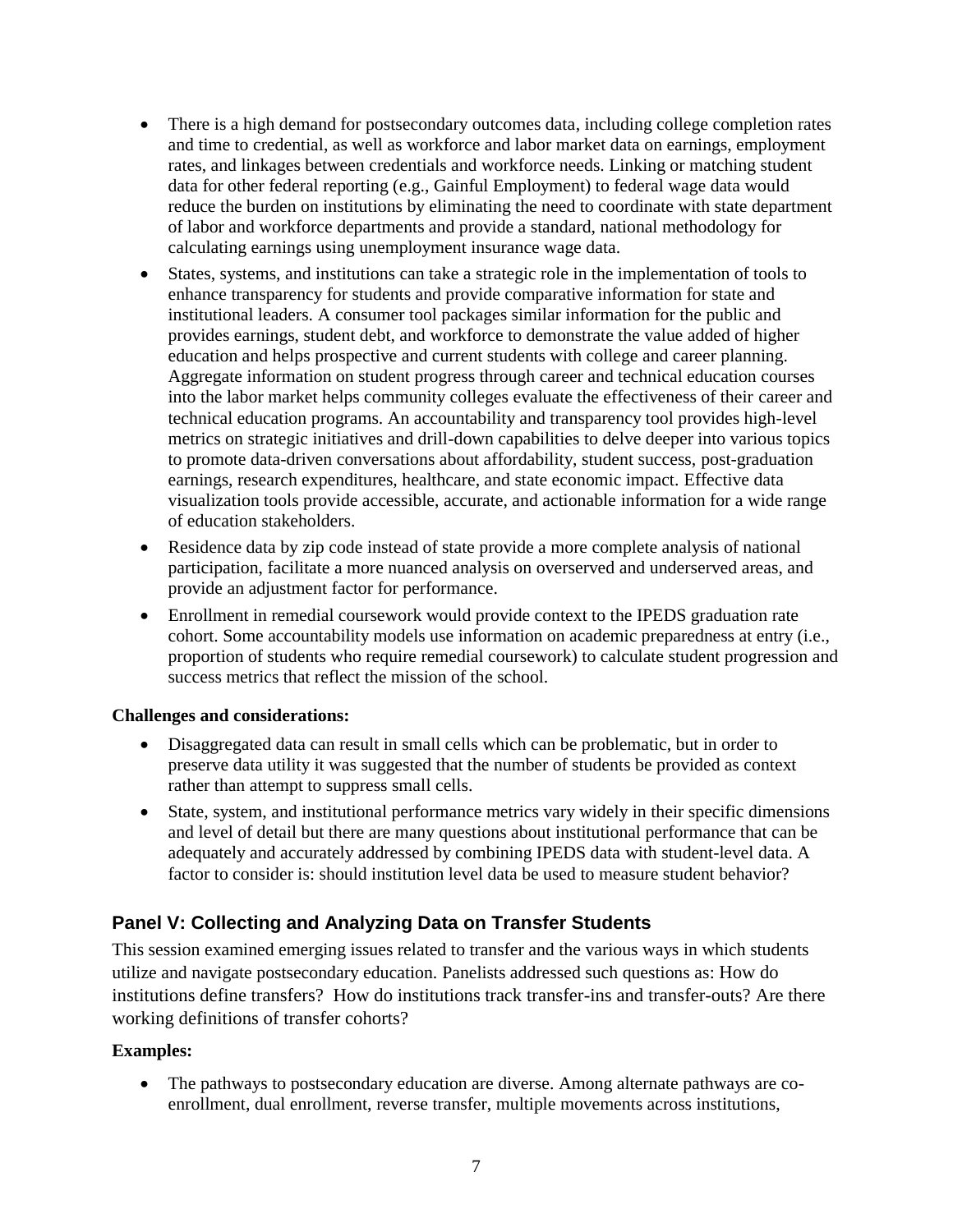systems, sectors, and states. Student enrollment behaviors are complex and do not necessarily follow the paths laid out for them (e.g., traditional  $2 + 2$  transfer agreements). Students engage with institutions at different times and with different levels of preparation. Broad access institutions (both 2- and 4-year) have policies allowing students with varying levels of academic preparation to enroll. There is a need for data systems that effectively track enrollment across institutions and accurately document multi-institutional enrollment and transfer behaviors but measuring mobility, migration, and transfer outcomes at the institution level is challenging.

### **Opportunities:**

- Formal articulation agreements could be collected by IPEDS.
- Collecting data on momentum points (e.g., credit accumulation, taking and passing gateway courses, program course completion) in a national data collection would require an enrollment unit record system in addition to a student unit record system. The level of detail needed for persistence measures and other pipeline information is better tracked at the state and system levels.
- Further research is needed to better understand transfer behavior. New IPEDS Outcome Measures data could provide helpful contextual data toward that end.

### **Challenges and considerations:**

- Articulation agreements and transfer of credit policies are not standardized. In some cases, articulation or transfer agreements clearly document the enrollment pathway between one or more institutions and outline how credits will transfer; however, the structure of voluntary transfer agreements or partnerships varies – and may be institution by institution, course by course, or statewide.
- IPEDS includes limited information on transfer student outcomes. IPEDS data collection rules do not currently distinguish between transfer type (e.g., horizontal, vertical). Although some institutions are able to identify if a degree was specifically awarded as a result of reverse transfer. Yet, policies and capabilities for tracking reverse transfer currently vary across institutions.

## **Next Steps**

Once the TRP summary comment period has closed, RTI will review the comments and will out provide a summary for NCES based on the outcome of the TRP meeting and subsequent public comment period. NCES will review the summary to determine next steps and if applicable, submit proposed burden estimates to the Office of Management and Budget for information collection clearance. The current collection expires in 2020.

## **Comments**

RTI is committed to improving the quality and usefulness of IPEDS data as well as strategies that might be helpful in minimizing additional reporting burden. We encourage interested parties to send any comments or concerns about this topic to Janice Kelly-Reid, IPEDS Project Director, at [ipedsTRPcomment@rti.org](mailto:ipedsTRPcomment@rti.org) by January 25, 2018.